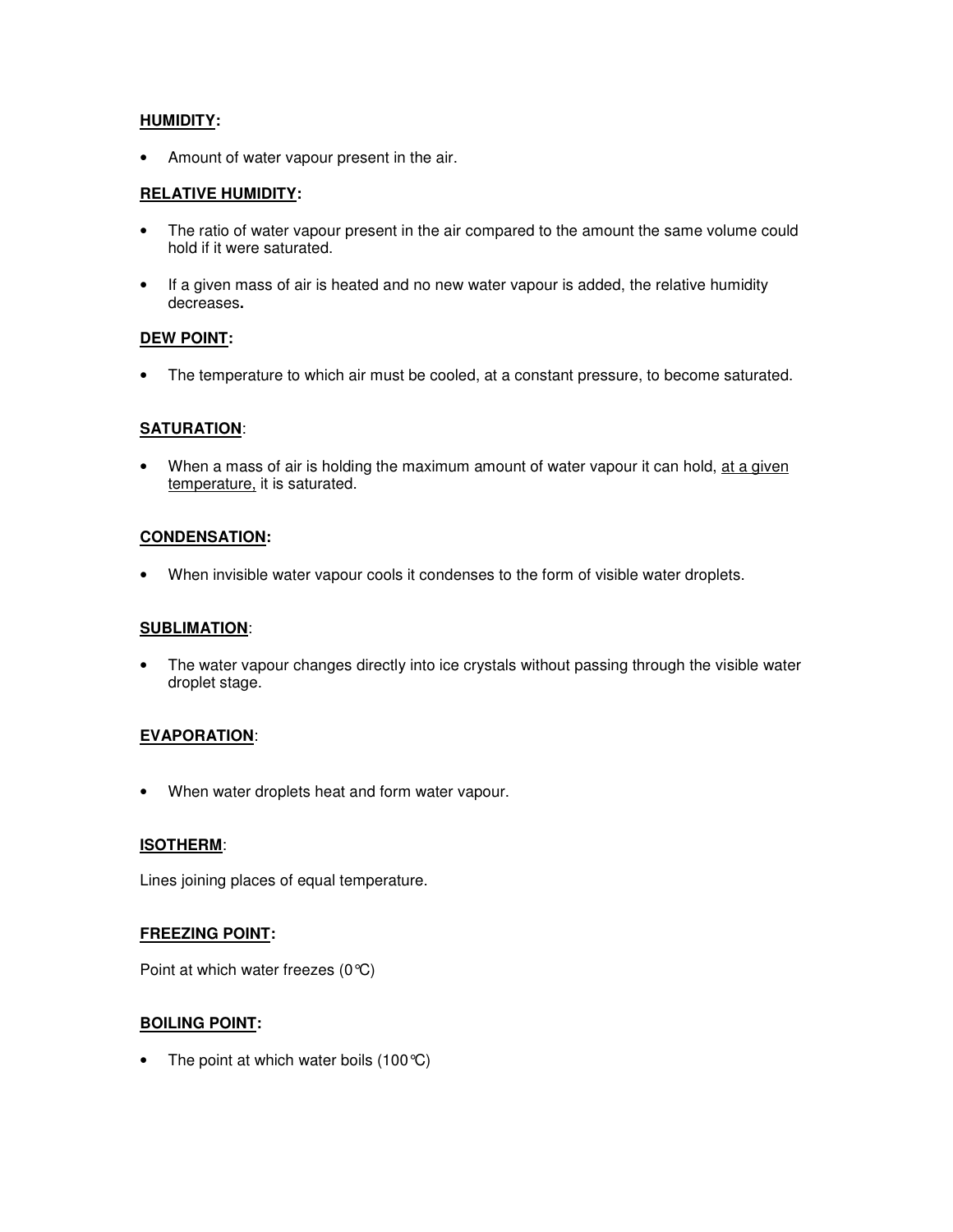### **TEMPERATURE HAS AN EFFECT ON AIR DENSITY**:

- Cold air is more dense (heavier)
- Warm air is less dense (lighter)

### **ATMOSPHERIC HEATING**

### **The atmosphere is heated from below**

**Radiation** – short wave radiation from the sun is absorbed by the earth's surface and re-radiated to the atmosphere in long waves. This long wave radiation heats the troposphere from below.

**Advection** – as cool air moves over a warmer surface it is heated by contact with this surface.

**Compression** – as air sinks it moves into an area of higher pressure and is compressed. As it compresses it heats up.

#### **HEAT DISTRIBUTION ALOFT**

**Conduction** – heat gradually diffuses through an object, moving from hot to cold. Plays a very minor role in weather.

**Convection** – when warm air rises colder air moves in to replace it causing a vertical circulation resulting in heat distribution.

**Turbulence** – friction between the earth's surface and the moving air causes mechanical turbulence which results in heat distribution.

#### **ATMOSPHERIC COOLING**

| <b>Advection:</b> | Warm air moves over a cooler surface and cools down by contact with<br>this surface.                                                  |
|-------------------|---------------------------------------------------------------------------------------------------------------------------------------|
| <b>Expansion:</b> | As air is forced to rise it expands and cools.                                                                                        |
| <b>Radiation:</b> | After sunset the earth continues to radiate its heat thus becoming cooler.<br>Air in contact with this cooler surface becomes cooler. |

#### **VERTICAL DISTRIBUTION OF TEMPERATURE**

- Decrease of temperature with altitude is known as lapse rate.
- Increase in temperature with altitude is known as an inversion.